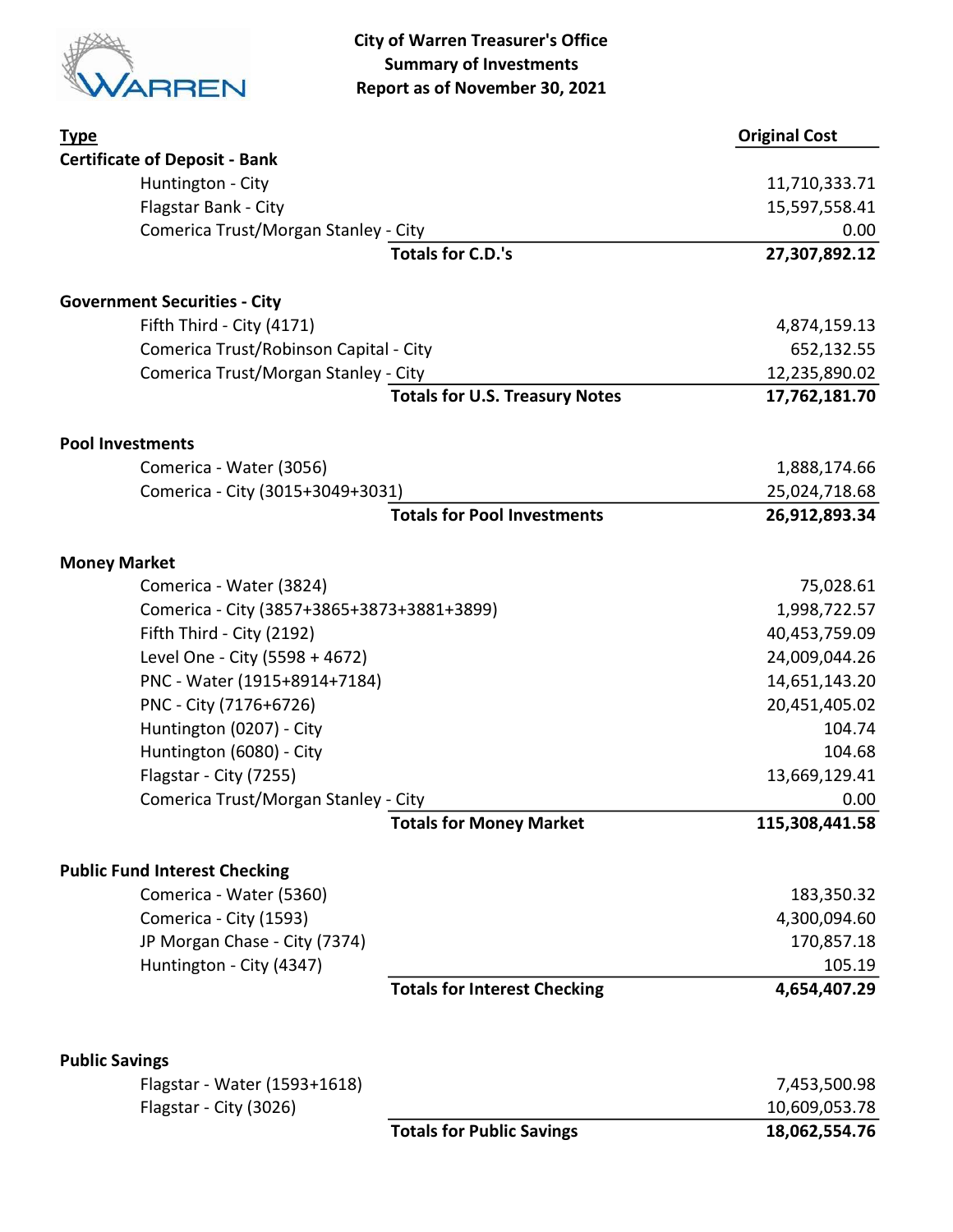| <b>Commercial Paper</b>                |                                    |                   |
|----------------------------------------|------------------------------------|-------------------|
| Comerica Trust/Morgan Stanley - City   |                                    | 0.00 <sub>1</sub> |
|                                        | <b>Totals for Commercial Paper</b> | 0.00              |
| <b>Municipal Bonds</b>                 |                                    |                   |
| Comerica Trust/Robinson Capital - City |                                    | 1,350,000.00      |
| Comerica Trust/Morgan Stanley - City   |                                    | 541,345.94        |
|                                        | <b>Totals for Municipal Bonds</b>  | 1,891,345.94      |
|                                        |                                    |                   |

**Bank Investment Totals 211,899,716.73**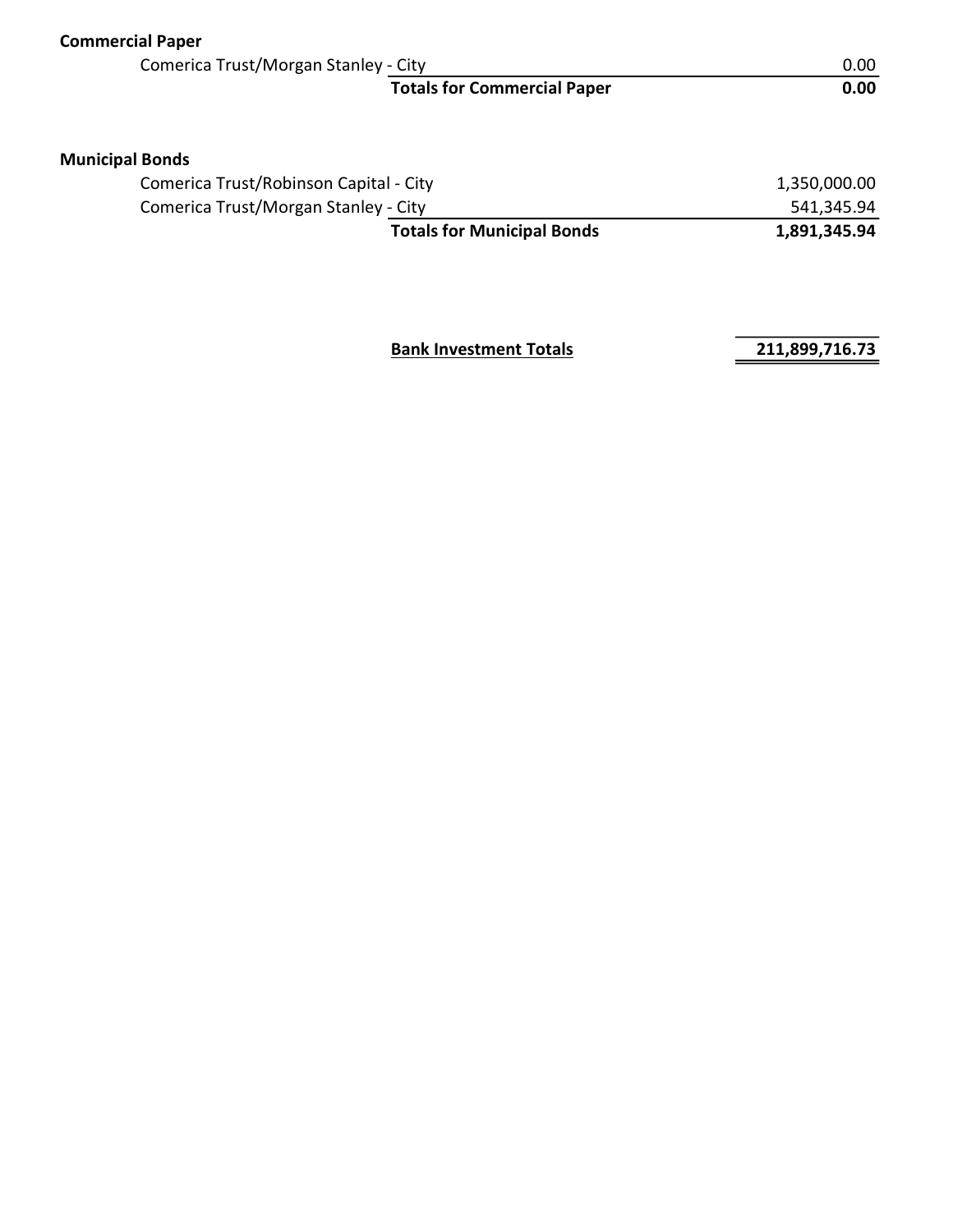

#### City of Warren Treasurer's Office Summary of Investment Balances by Type Report as of November 30, 2021

| <b>Type</b>                          | <b>Current Original Cost</b> |
|--------------------------------------|------------------------------|
| Certificate of Deposit - Bank        | 27,307,892.12                |
| <b>Government Securities</b>         | 17,762,181.70                |
| Pool Investments                     | 26,912,893.34                |
| Money Market                         | 115,308,441.58               |
| <b>Public Fund Interest Checking</b> | 4,654,407.29                 |
| <b>Public Savings</b>                | 18,062,554.76                |
| <b>Commercial Paper</b>              |                              |
| <b>Municpal Bonds</b>                | 1,891,345.94                 |
| <b>GRAND TOTAL:</b>                  | 211,899,716.73               |

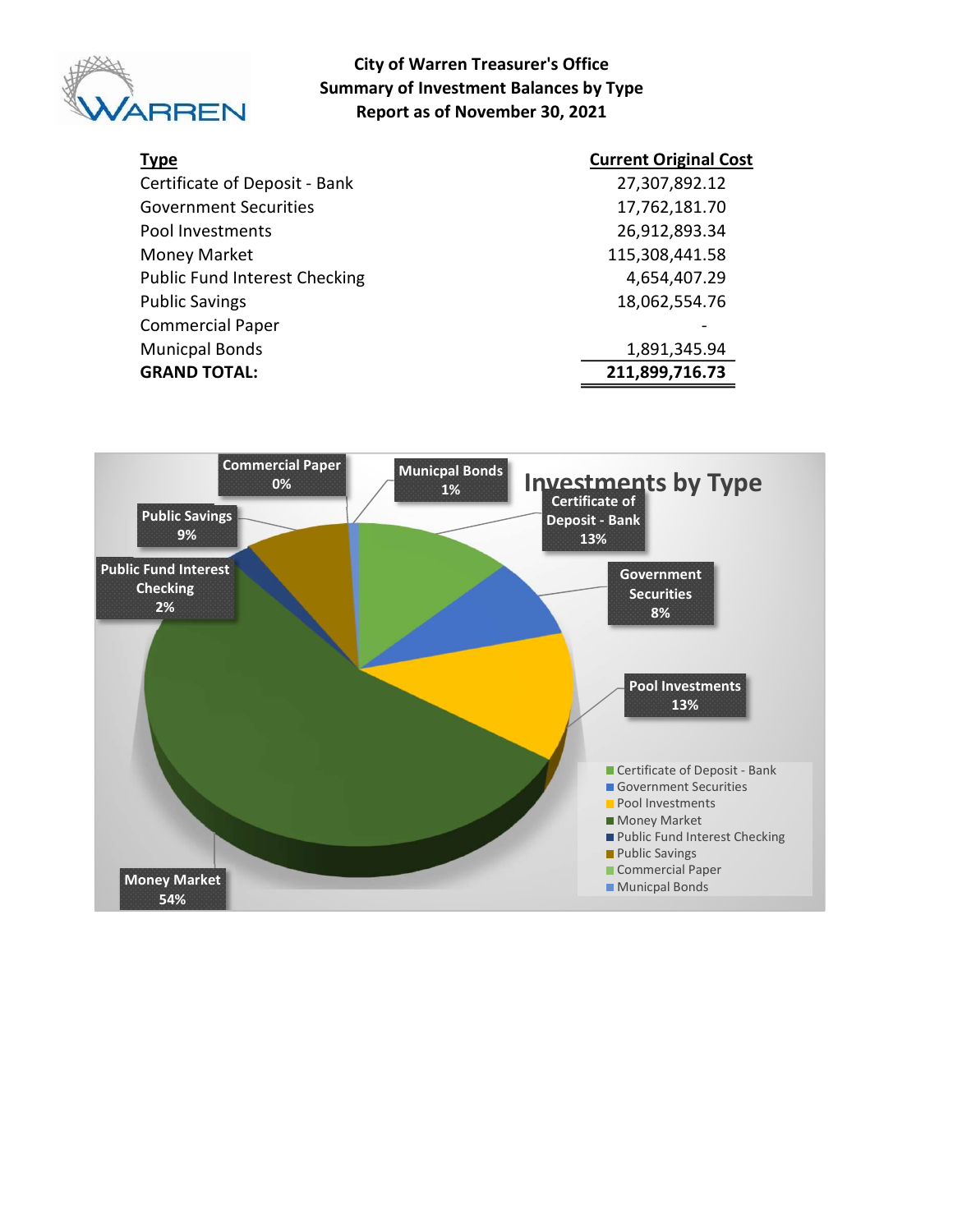

Report as of November 30, 2021 City of Warren Treasurer's Office Summary of Investment Totals by Bank

| Comerica                        | 33,470,089.44  |
|---------------------------------|----------------|
| Comerica Trust/Morgan Stanley   | 12,777,235.96  |
| <b>PNC</b>                      | 35,102,548.22  |
| JP Morgan Chase                 | 170,857.18     |
| Huntington                      | 11,710,648.32  |
| Flagstar                        | 47,329,242.58  |
| <b>Fifth Third</b>              | 45,327,918.22  |
| Comerica Trust/Robinson Capital | 2,002,132.55   |
| Level One                       | 24,009,044.26  |
| <b>Grand Total</b>              | 211,899,716.73 |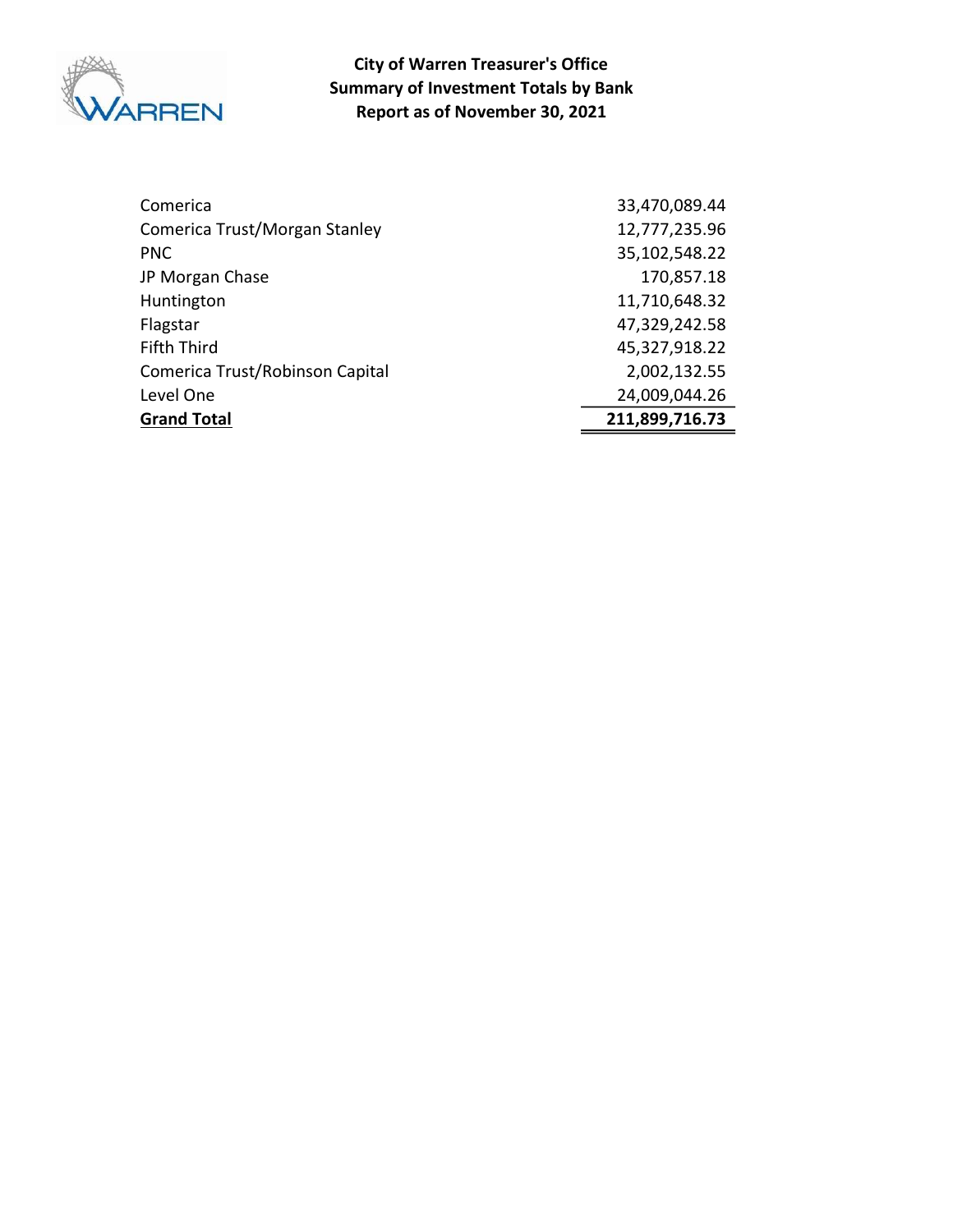

# WATER RETENTION DESIGNATED BOND FUND

Report as of November 30, 2021

| <b>Total</b>              | 43,003,955.09 |
|---------------------------|---------------|
| Huntington (3241)         | 27,359,783.84 |
| Huntington (8949)         | 8,448,734.68  |
| Chase Money Market (9727) | 7,195,436.57  |
| JP Morgan                 |               |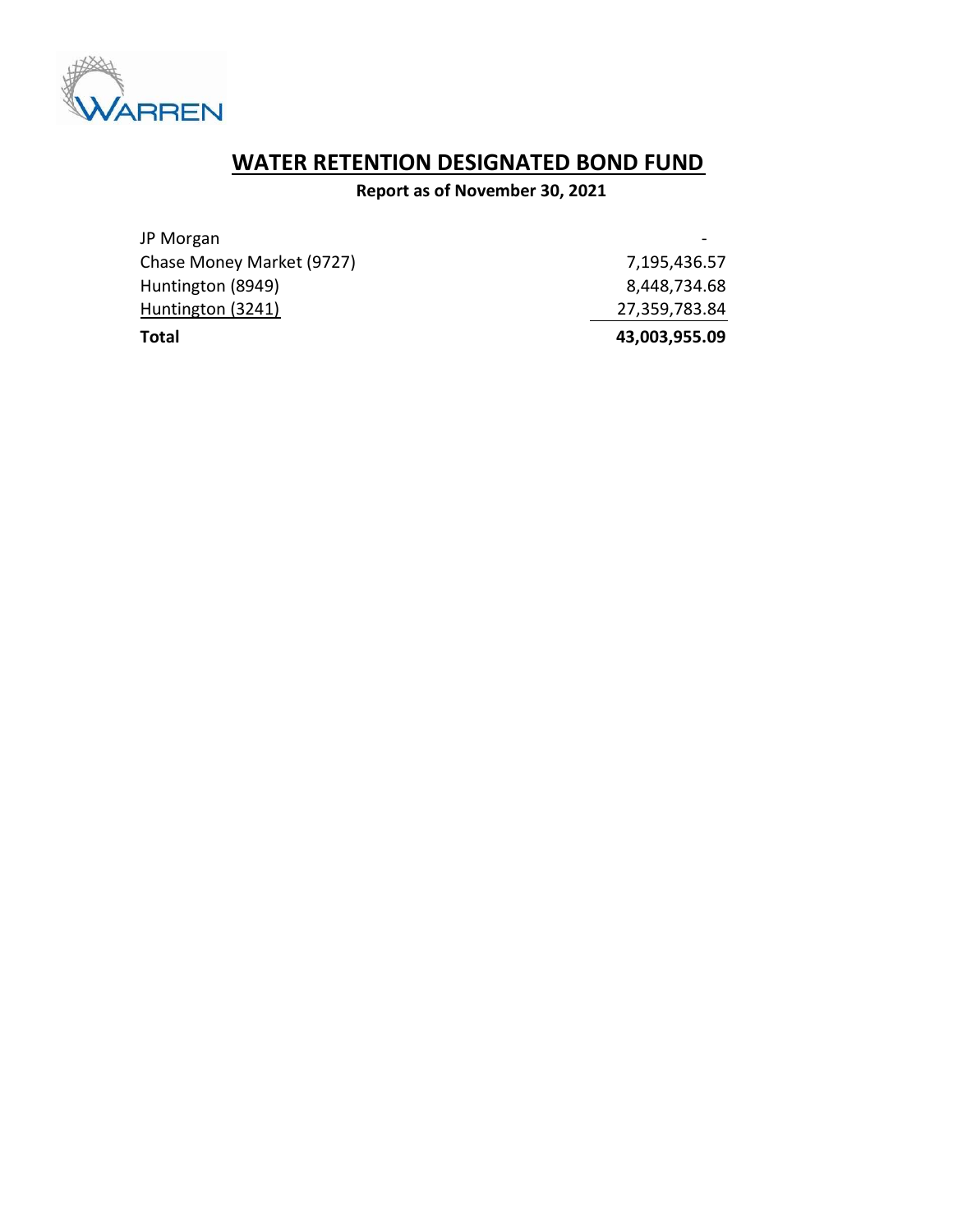

## ROAD IMPROVEMENT BOND FUND

Report as of November 30, 2021

PNC - Money Market (9975) 1,037,987.21 PNC - US Treasuries - Andreasuries - Andreasuries - Andreasuries - Andreasuries - Andreasuries - Andreasuries

Total 1,037,987.21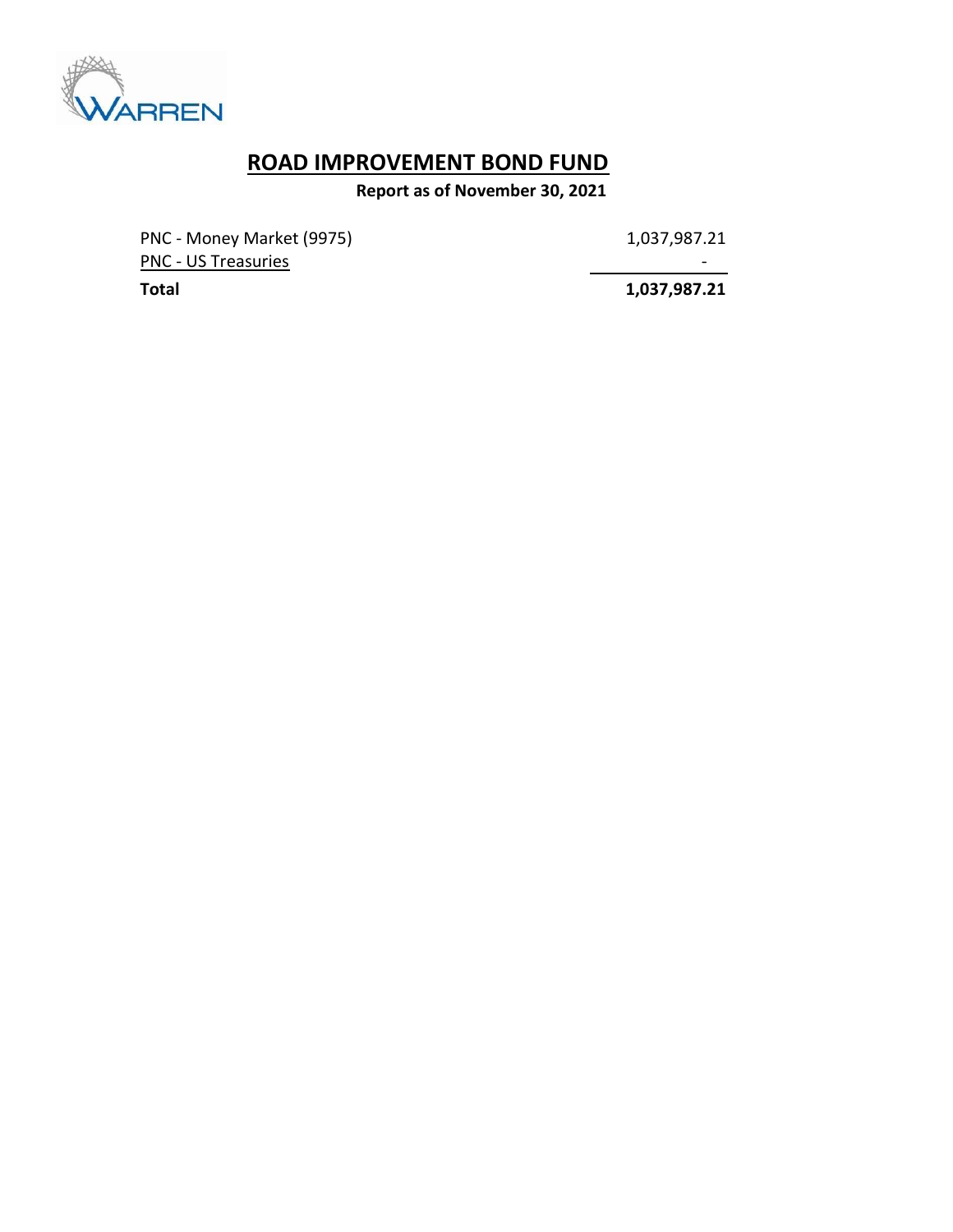

## MOUND ROAD IMPROVEMENT BOND FUND

Report as of November 30, 2021

JP Morgan Chase (1215) 18,002,294.02

Total 18,002,294.02